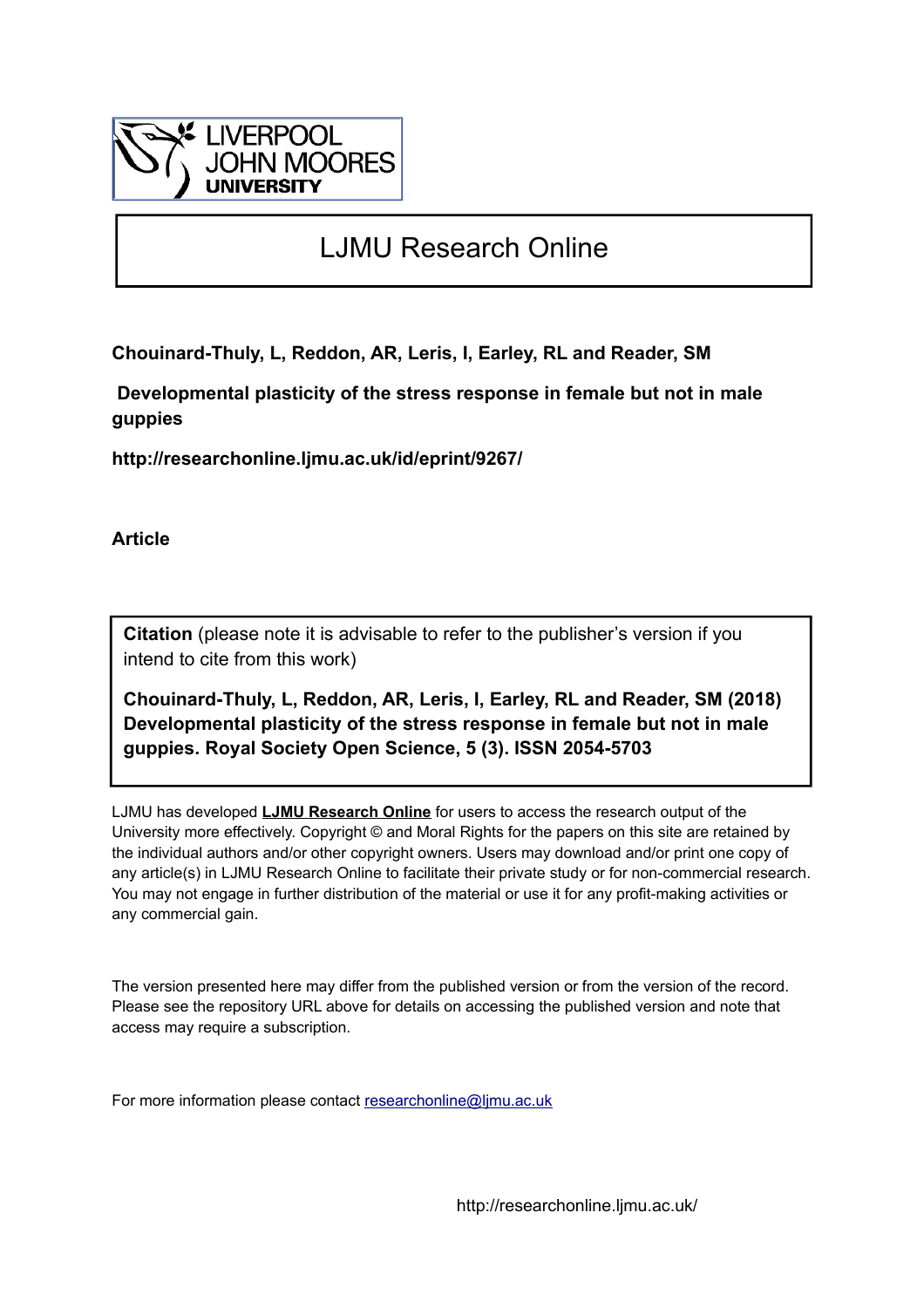# **ROYAL SOCIETY OPEN SCIENCE**

## **rsos.royalsocietypublishing.org**

# Research



**Cite this article:**Chouinard-Thuly L, Reddon AR, Leris I, Earley RL, Reader SM. 2018 Developmental plasticity of the stress response in female but not in male guppies. R. Soc. open sci.**5**: 172268. http://dx.doi.org/10.1098/rsos.172268

Received: 21 December 2017 Accepted: 2 February 2018

**Subject Category:**

Biology (whole organism)

**Subject Areas:** physiology

**Keywords:**

cortisol, ontogeny, sex differences, glucocorticoid hormones, stress, fish

#### **Author for correspondence:**

L. Chouinard-Thuly e-mail: [laura.chouinard-thuly@mail.mcgill.ca](mailto:laura.chouinard-thuly@mail.mcgill.ca)

# Developmental plasticity of the stress response in female but not in male guppies

## L. Chouinard-Thuly<sup>1</sup>, A. R. Reddon<sup>1,2</sup>, I. Leris<sup>1,3</sup>, R. L. Earley<sup>4</sup> and S. M. Reader<sup>1</sup>

<sup>1</sup>Department of Biology, McGill University, Montréal, Canada

<sup>2</sup>School of Natural Sciences and Psychology, Liverpool John Moores University, Liverpool, UK

<sup>3</sup> Department of Biology and Helmholtz Institute, Utrecht University, Utrecht, The Netherlands

4 Department of Biological Sciences, University of Alabama, Tuscaloosa, AL, USA

LC-T, [0000-0002-9131-1191;](http://orcid.org/0000-0002-9131-1191) ARR, [0000-0002-3193-0388;](http://orcid.org/0000-0002-3193-0388) RLE,[0000-0003-3046-3455;](http://orcid.org/0000-0003-3046-3455) SMR,[0000-0002-3785-1357](http://orcid.org/0000-0002-3785-1357)

To survive, animals must respond appropriately to stress. Stress responses are costly, so early-life experiences with potential stressors could adaptively tailor adult stress responses to local conditions. However, how multiple stressors influence the development of the stress response remains unclear, as is the role of sex. Trinidadian guppies (*Poecilia reticulata*) are small fish with extensive life-history differences between the sexes and population variation in predation pressure and social density. We investigated how sex and early-life experience influence hormonal stress responses by manipulating conspecific density and perceived predation risk during development. In adults, we sampled cortisol twice to measure initial release and change over time in response to a recurring stressor. The sexes differed considerably in their physiological stress response. Males released more cortisol for their body mass than females and did not reduce cortisol release over time. By contrast, all females, except those reared at high density together with predation cues, reduced cortisol release over time. Cortisol responses of males were thus less dynamic in response to current circumstances and early-life experiences than females, consistent with life-history differences between the sexes. Our study underscores the importance of early-life experiences, interacting ecological factors and sex differences in the organization of the stress response.

Electronic supplementary material is available online at [https://dx.doi.org/10.6084/m9.](https://dx.doi.org/10.6084/m9.figshare.c.4013983) [figshare.c.4013983.](https://dx.doi.org/10.6084/m9.figshare.c.4013983)



2018 The Authors. Published by the Royal Society under the terms of the Creative Commons Attribution License http://creativecommons.org/licenses/by/4.0/, which permits unrestricted use, provided the original author and source are credited.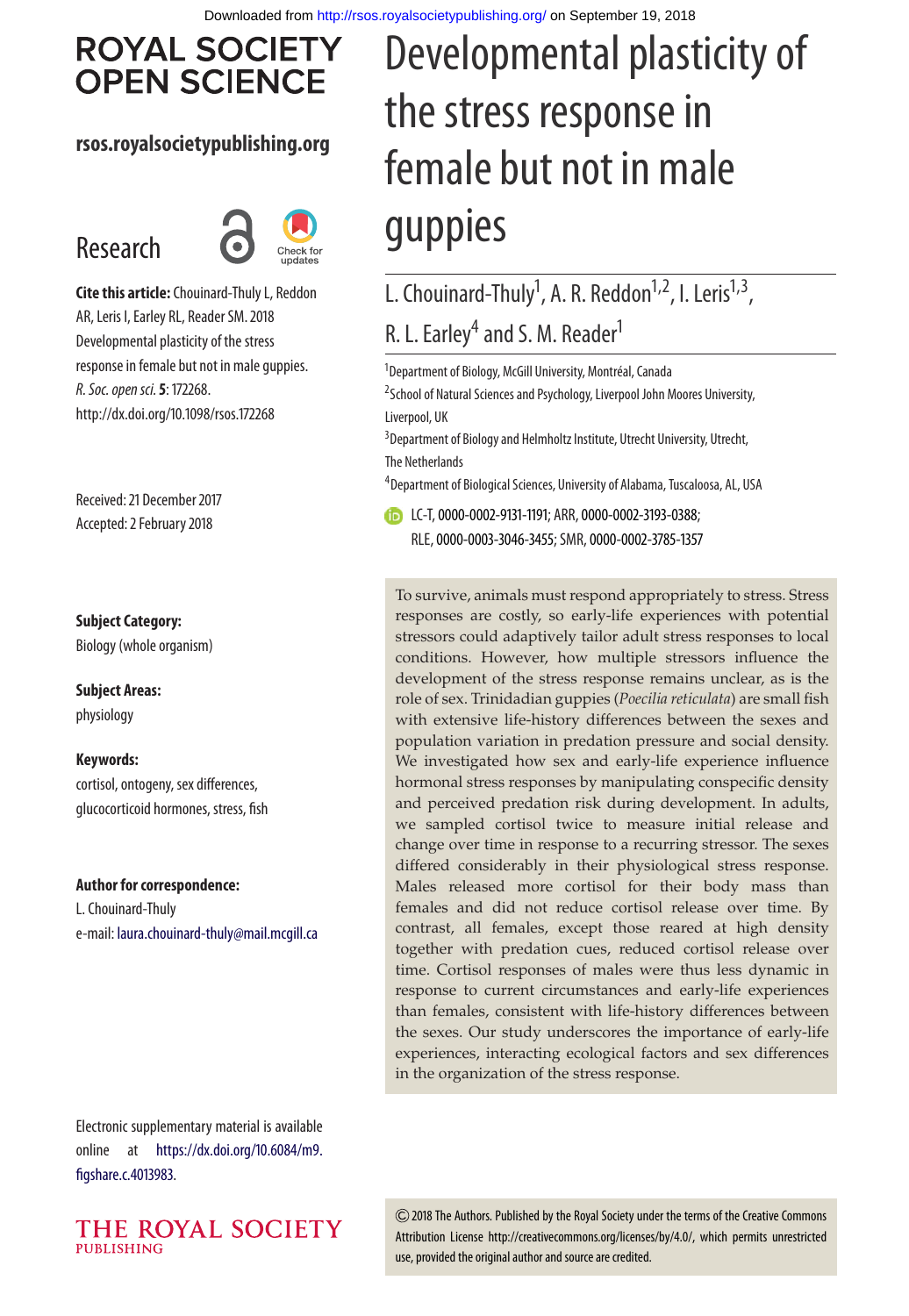## 1. Introduction

Individuals experience a variety of stressors, and appropriate, proportionate responses to these stressors are important for individual fitness. Stress responses carry numerous costs, such as energy mobilization or lost opportunities to forage or mate, and therefore are expected to be finely tuned to ambient environmental risk levels to avoid both unnecessary stress responses and failure to respond to a legitimate threat [\[1](#page-9-0)[–5\]](#page-9-1). However, temporal and spatial variation in risk complicates such fine-tuning. When the environment experienced in early-life reliably predicts risk later in life, developmentally plastic organisms can effectively use early-life cues to 'adaptively programme' adult stress responses, thus matching their responses to the local environment [\[6–](#page-9-2)[9\]](#page-9-3). For example, the experience of predation or stressful early-life conditions adaptively programmes individuals to function in a similar environment [\[10,](#page-9-4)[11\]](#page-9-5). Alternatively, exposure to stressors during early life may have long-term detrimental effects, either because of a mismatch in ambient risk between early and later life, or because of pathological or collateral effects of early stress [\[12,](#page-9-6)[13\]](#page-9-7). As responses to stressors are mediated by shared endocrine mechanisms, early-life exposure to particular stressors probably impacts responses to multiple stressors later in life [\[3](#page-9-8)[,14\]](#page-9-9).

While many studies have examined developmental effects on stress responses, these have typically manipulated only one environmental factor at a time [\[15\]](#page-9-10), even though the effects of simultaneous stressors on a developing animal may be additive, multiplicative, synergistic or antagonistic [\[16\]](#page-9-11). Predation and social environment are two stressors that are relevant to the ecology of many animals, and that probably have interacting effects. When taken in isolation, exposure to predators or repeated adult aggression tends to increase the ability to deal with future stressors, potentially for multiple generations [\[7,](#page-9-12)[17\]](#page-9-13). Physiologically, this may be mediated by a high potential range of hormonal reaction ('reactive scope', [\[2\]](#page-9-14)) in stressful environments, allowing fine-tuned energy mobilization. Similarly, taken in isolation, conspecific density can also be instrumental in shaping the stress response [\[14](#page-9-9)[,15,](#page-9-10)[18\]](#page-10-0). High social density can be stressful especially when resources are limited (e.g. [\[19\]](#page-10-1)), such that high conspecific density can increase the recovery time required following a stressful event (e.g. [\[20\]](#page-10-2)). Low conspecific density or social isolation can also be a stressor in group-living species [\[21\]](#page-10-3). Given the role of social grouping in antipredator responses in many prey species [\[22\]](#page-10-4), interaction between predation pressure and the social environment during early life may generate particularly large effects on stress–response phenotypes.

Sexes often differ considerably in their susceptibility to stressors. For example, males and females in the same predation environment may nonetheless be under different predation risk as a consequence of sexual size dimorphism or sex differences in ornamentation, colour or behaviour [\[23\]](#page-10-5). Furthermore, males and females of the same species may have different life histories and energetic demands, altering their risk-taking strategies and thus their stress responses [\[6\]](#page-9-2). Hormonal and behavioural systems are expected to coevolve with differences in life histories, potentially due to physiological constraints, adaptation or genetic correlations among traits [\[24,](#page-10-6)[25\]](#page-10-7). As a result, we expect sex differences in the stress response.

We investigated the role of developmental experience and sex on the hormonal stress response of adult Trinidadian guppies, *Poecilia reticulata*, by repeatedly measuring water-borne cortisol in fish experimentally reared under different early-life conditions and then placed in identical housing conditions. Specifically, we investigated three interrelated hypotheses: that early-life conditions would shape the hormonal stress response; that different conditions would interact in this process; and that the two sexes would respond differently. Trinidadian guppies are a small tropical live-bearing fish found in habitats of varying predator pressure and social density, with considerable sex differences in morphology, parental investment and life history [\[23](#page-10-5)[,26\]](#page-10-8). We predicted, according to the reactive scope model [\[2\]](#page-9-14), that experience of predation cues early in life would alter the stress response, and specifically that predator-experienced fish would show a strong initial response to a stressor, but also rapid habituation to this stressor. We also predicted that the social environment would modify the effect of experiencing predation cues, with high rearing densities amplifying the effect of predation cues. Male guppies are typically smaller, more colourful, bolder and faster maturing than females [\[23,](#page-10-5)[27\]](#page-10-9), leading to our prediction that males would respond initially less intensely, and habituate more rapidly to stressors than females [\[24,](#page-10-6)[28\]](#page-10-10). To study stress responses, we employed a widely used method of inducing mild stress by capturing and confining individuals in a small container [\[29\]](#page-10-11), which also allowed us to collect water-borne cortisol. Cortisol was used as a measure of the physiological mechanisms that govern the stress response. To investigate the speed of habituation to this stressor, individuals were exposed to a second confinement immediately following the first one. Furthermore, given that guppies typically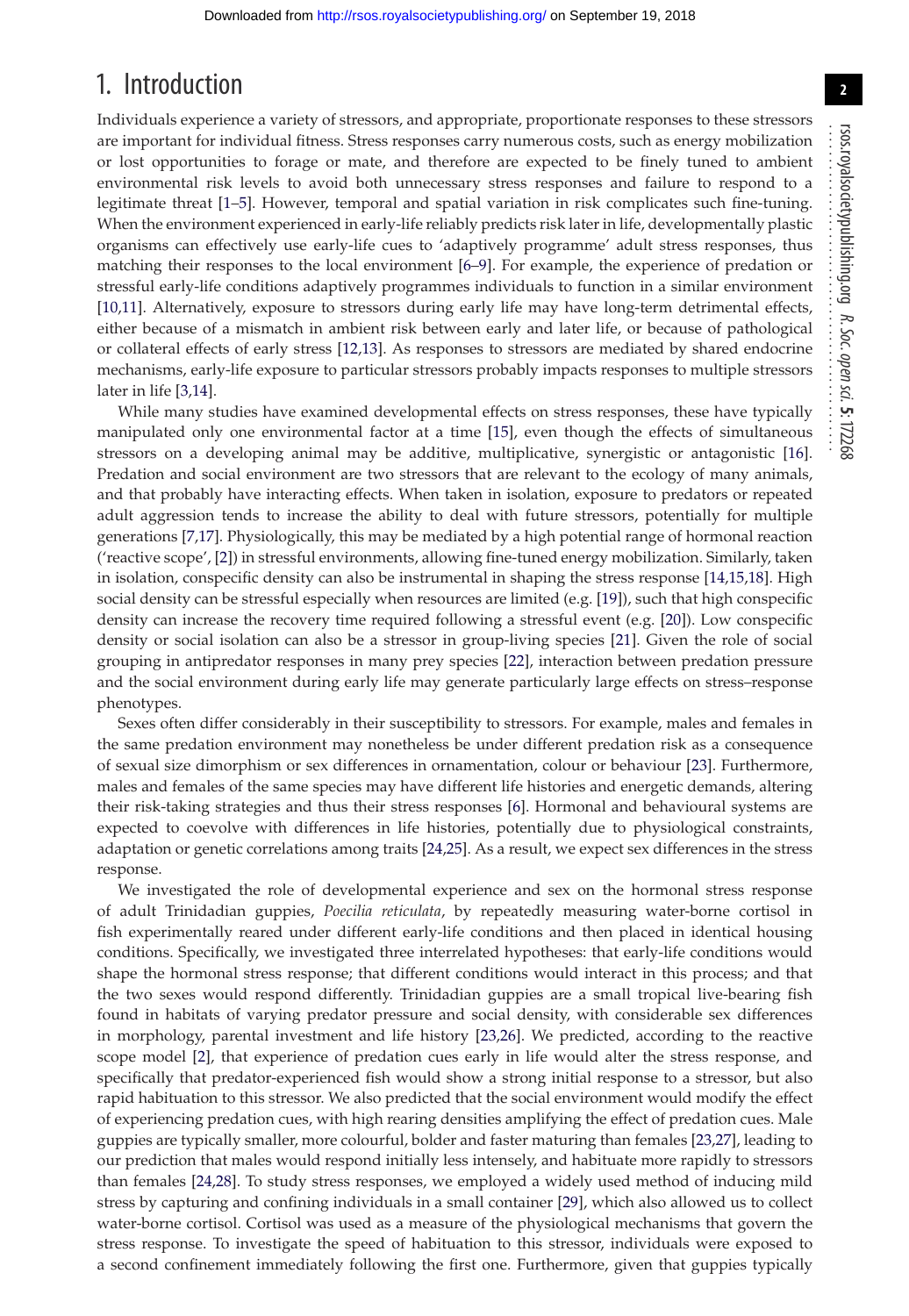**3**

live in groups, we investigated whether social isolation affected cortisol release by manipulating visual exposure to conspecifics during the second confinement period.

## 2. Material and methods

#### 2.1. Animal subjects and rearing procedures

Fish were laboratory-reared descendants of a mixed lineage of wild-caught guppies from high-predation populations in the Aripo and the Quare Rivers in Trinidad (for housing and feeding procedures; see the electronic supplementary material). We placed pregnant females together in female-only tanks and collected newborn fry each day. To ensure siblings were mixed across replicates, we pooled fry from all breeding tanks before we randomly assigned each fry to one of four developmental conditions and placed them in their designated rearing aquaria. We repeated this until we had three replicate rearing aquaria per developmental condition (12 in total). We reared juvenile fish under either a simulated predation condition or a no-predation condition combined with either a high (approx. 30 fish per aquarium) or standard (approx. 10 fish per aquarium) housing density, creating four distinct developmental conditions in a factorial design.

During weekdays of the first 45 days of rearing, at a random time between 10.00 h and 17.00 h, we exposed fish in the predator condition to visual and olfactory cues of a wild-caught guppy predator, a pike cichlid (*Crenicichla* sp.), until they had received 31 exposures to those cues. To create temporal variation in cue exposure, we paired exposure to the predator with alarm substance (i.e. the odour of injured conspecifics) on 4 of those 5 days until they had received 25 exposures to those cues (see the electronic supplementary material for details on the preparation of cues). Most fish species, including guppies, produce typical antipredator behaviours such as freezing or fleeing when exposed to the odour of injured conspecifics [\[30](#page-10-12)[,31\]](#page-10-13). Using the same schedule, we exposed fish in the no-predation condition using the visual and olfactory cues of a non-predatory sucker-mouth catfish (*Pterygoplichthys* sp.) and paired with distilled water rather than the odour of injured conspecifics. To present the visual cues, we removed an opaque partition between the guppies' rearing aquaria and the stimulus fish in an adjacent aquarium for 5 min.

After 50 days, all fish were transferred into common garden conditions of approximately 10 fish per 18 l aquaria (standard housing density in our laboratory) without any further exposure to heterospecific cues until they were approximately 200 days old, at which point we conducted the cortisol collection. From the total pool of fish, we randomly selected 101 fish for testing, 25 exposed to no-predation cues and high density, 26 to no-predation cues and standard density, 26 to predation cues and high density, and 24 to predation cues and standard density. Aquaria and water samples were coded to ensure that the experimenters conducting collection and extraction of cortisol were blind to the treatments. On the day of the cortisol collection, all fish were fed at 09.00 h to avoid variation in hunger levels and any anticipatory effects of feeding on cortisol release.

### 2.2. Hormone collection procedures

We gently captured fish using a dip net and placed them individually in 400 ml glass beakers containing 200 ml of aged and oxygenated municipal tap water heated to  $27 \pm 1^{\circ}$ C. To avoid contamination, we cleaned the beakers with ethanol and rinsed them with distilled water, experimenters wore clean examination gloves for each manipulation and water was aged in a covered tank. We collected the holding water after two consecutive hour-long collection periods, held at the same time each day for our different replicates to account for diurnal variation in cortisol release. Holding the fish in small beakers and collecting the water afterwards provide a tractable way to repeatedly assess relative cortisol levels in fish too small for repeated blood sampling. The hormones diffusing in the water from the gills provide a reliable estimation of circulating levels [\[32–](#page-10-14)[34\]](#page-10-15), but the most conservative way to interpret the hormone concentrations is as a relative value among individuals and conditions.

For collection 1 (at 11.00 h), we placed the beakers containing the fish in a water bath of the same temperature and arranged the beakers in clusters of at least three of mixed sex, so that each fish could see at least two familiar conspecifics (i.e. fish from the same tank; [\[35\]](#page-10-16)). After 1 h, we collected and immediately froze the water, and fish were placed into a new clean beaker with a fresh 200 ml of water for cortisol collection 2. During collection 2 (beginning at 12.00 h), half of the fish were randomly assigned to the 'social isolation' treatment in which plastic barriers were inserted between the adjacent beakers, so that each fish in the social isolation treatment was visually isolated from all conspecifics. Grouping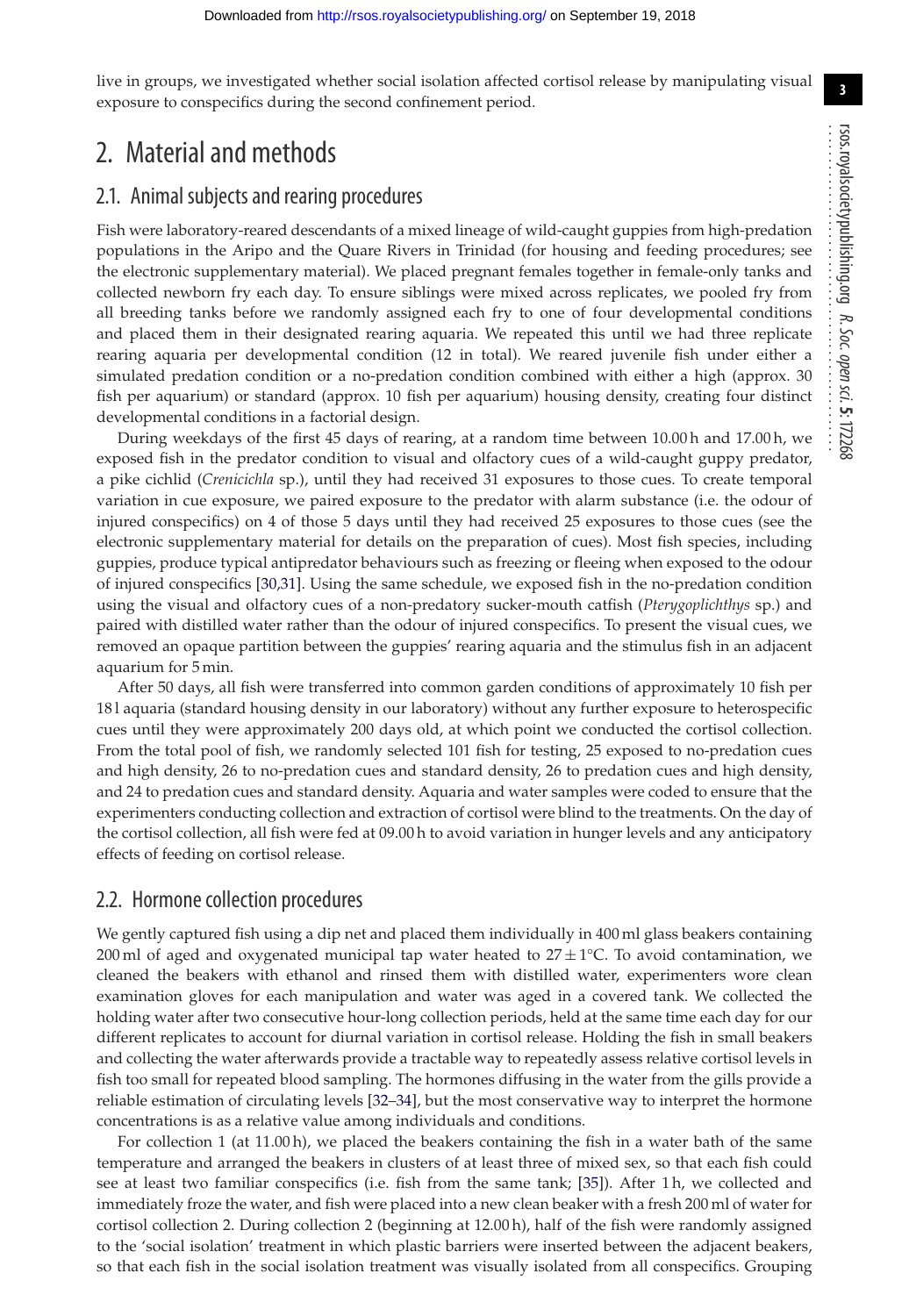is a typical response to stressful situations in guppies (e.g. [\[36\]](#page-10-17)), and thus, visual contact with familiar conspecifics may have an anxiolytic effect [\[37\]](#page-10-18). We predicted that social isolation would increase stress and would produce different levels of cortisol depending on the developmental conditions the fish experienced early in life [\[33](#page-10-19)[,38\]](#page-10-20). The other half of the subjects were exposed to the same social treatment as in collection 1 (i.e. at least two familiar mixed-sex social conspecifics were visible in adjacent beakers). After an hour, we collected and immediately froze the water from collection 2. We then anaesthetized the fish using 60 ppm Eugenol, weighed them to the nearest mg using an analytical laboratory balance (Mettler Toledo ME104E) and measured their standard length. All fish were returned to their housing aquaria after they recovered from anaesthesia.

#### 2.3. Hormone extraction

Frozen water samples were shipped overnight to the University of Alabama, where cortisol was extracted using reversed-phase chromatography and assayed with enzyme immunoassay (EIA). Hormone was extracted from the water samples by gently drawing the samples through Waters Sep-Pak C18 columns using a vacuum. We then eluted the free fraction of the hormone (i.e. the fraction not conjugated to glucuronides or sulfates) by passing ethyl acetate through the columns. After evaporating the ethyl acetate under nitrogen, the hormone was resuspended in EIA buffer. The dilution at which to assay the resuspended hormones was determined for each sex to ensure that the sample concentrations would fall on the linear phase of the standard curve. We determined, after conducting serial dilutions of a pooled sample for each sex, that a 1 : 8 dilution was optimal for males, and a 1 : 16 dilution was optimal for females.

All samples were run in duplicate on six 96-well plates. The 1 : 8 diluted male pool was included in duplicate at the beginning and end of each plate to determine the intra- and inter-assay coefficients of variation (CVs). Intra-assay CVs were 2.87%, 3.98%, 1.93%, 4.80%, 2.70% and 3.89% for the six plates. The inter-assay CV was 7.58%. Cayman Chemicals, Inc. protocols were followed strictly for all assays. Additional procedural details are given in the electronic supplementary material.

### 2.4. Statistical analyses

We calculated the cortisol release rate in ng h<sup>-1</sup>. We used the cortisol measure (in ng h<sup>-1</sup>) from collection 2 divided by the cortisol measure from collection 1 for each fish as our measure of the speed of habituation to the collection procedure. This ratio represents the change in cortisol release across the collections, with the division eliminating body mass and partially accounting for individual differences in baseline cortisol released.

To analyse the influence of the experimental manipulations on cortisol release and the speed of habituation, we ran generalized linear mixed-effects models (GLMMs) fitted by maximum likelihood with a gamma error distribution. We used the gamma family with an 'inverse' link because the response variables were continuous but bounded by zero (GLMM, glmer function from lme4 package in R v.3.2.2). We ran two models, the first one looking at cortisol release (ng h<sup>-1</sup>) during collection 1 including body mass as a covariate and the second looking at the ratio of cortisol release across the two collections. We also ran a model looking at sex differences in the ratio of cortisol release, including only sex as a predictor. Some of the sample containers cracked during shipping. We therefore reanalysed the data eliminating any sample that had lost more than 25% in volume (10 samples for collection 1 and 12 for collection 2), and the results were qualitatively unchanged. We thus present results for the entire dataset, in which we adjusted the extracted hormone in any samples with lost volume to a standard 200 ml volume.

The final models tested for the main effects of predation, density, sex and the two- and three-way interactions. Housing aquarium was included as a random factor to account for any between-aquarium variance. For the model examining cortisol ratio across the collections, we also included the treatment of collection 2 (social or isolation) as a main effect, as well as its two- and three-way interactions, but not the four-way interaction.

## 3. Results

During the first collection, males from all rearing treatments released 1.6 times as much cortisol for their body mass than females (GLMM 'sex' *p* = 0.0026; [table 1,](#page-5-0) [figure 1\)](#page-5-1) but rearing treatment had no significant effect on cortisol release in either sex (GLMM 'predation'  $p = 0.59$ , 'predation: sex'  $p = 0.22$ , 'density'  $p = 0.55$ , 'density : sex'  $p = 0.57$ ; [table 1,](#page-5-0) [figure 1\)](#page-5-1). As body mass may be confounded with pregnancy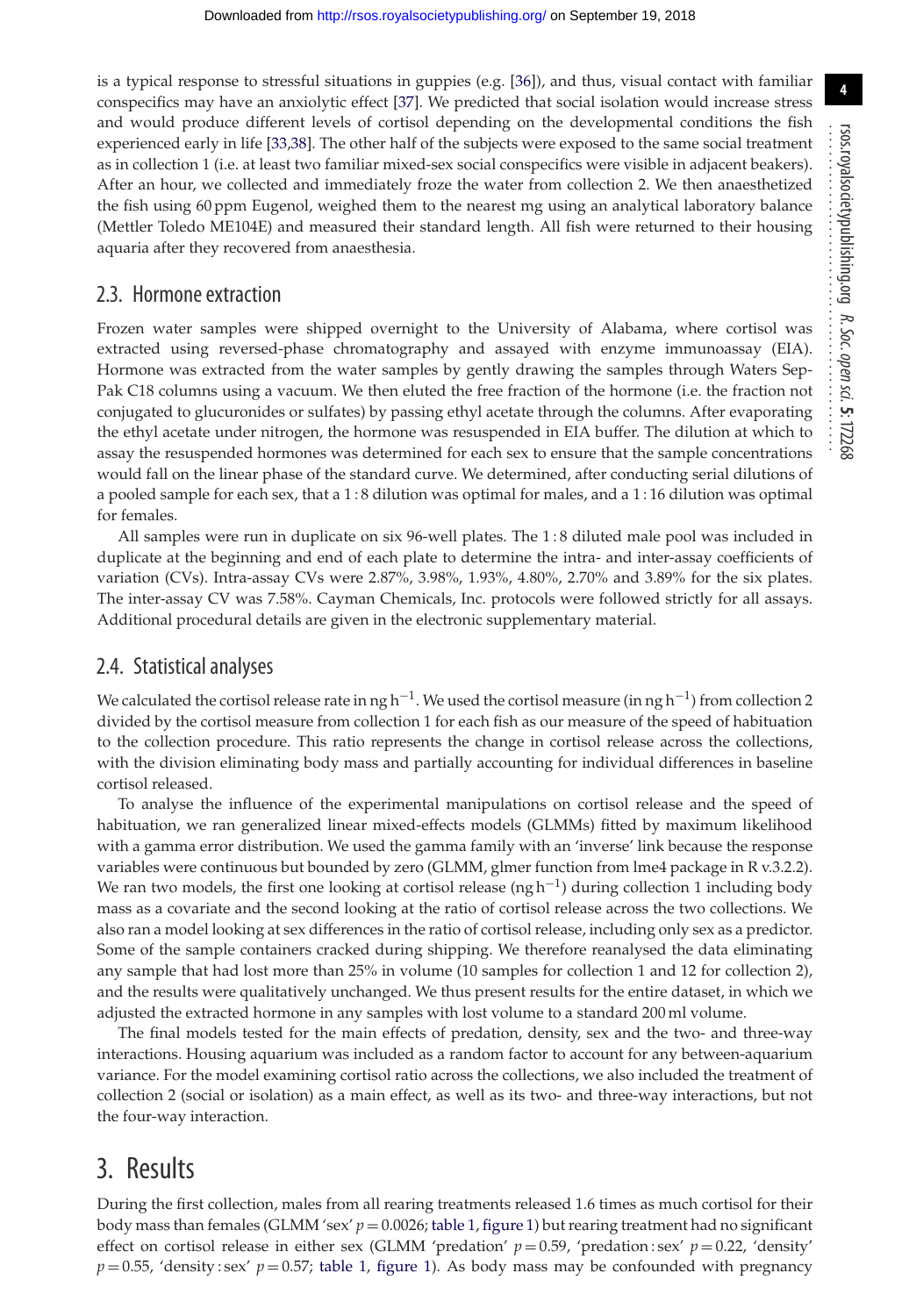<span id="page-5-1"></span>

**Figure 1.** Cortisol released during collection period 1. For ease of exposition, data are plotted per gram of body mass (in ng g<sup>-1</sup> h<sup>-1</sup>). The x-axis shows the developmental manipulation of predation cues (predation versus no-predation) and housing density (high versus standard), and bar shading sex (black: females; grey: males). Means  $\pm$  95% confidence interval (CI). The asterisk indicates a significant difference of  $p < 0.05$  (electronic supplementary material table S2 provides analyses of cortisol release as ng g<sup>−1</sup> h<sup>−1</sup>; the main text analyses include body mass as a covariate in the statistical model).

<span id="page-5-0"></span>Table 1. Estimates and standard error of fixed parameters and their interactions for the GLMM with response variable cortisol release per hour (ng h<sup>−1</sup>) during collection 1. (Estimates are given on the scale of the 'inverse' link (1/*x*), and negative estimate values thus represent an increase in cortisol release. The model estimates represent the difference between the level of a factor (identified in parenthesis) with the reference levels. As our factors each contain two levels, the estimates represent the difference between the two groups. The reference levels were no-predator cues for predation, high density and females. Housing group was included as random effect in the model, and body mass as a covariate. Significant  $p$ -values ( $p < 0.05$ ) are shown in italics.)

| parameter                               | estimate | s.e.  | t-value | <i>p</i> -value |
|-----------------------------------------|----------|-------|---------|-----------------|
| intercept                               | 0.088    | 0.016 | 5.43    | 0001 - >        |
| predation (predation)                   | $-0.008$ | 0.016 | 0.54    | 0.59            |
| density (standard)                      | $-0.009$ | 0.016 | 0.60    | 0.55            |
| sex (males)                             | 0.14     | 0.045 | 3.01    | 0.0026          |
| mass(q)                                 | $-0.052$ | N N79 | 179     | 0.073           |
| predation $\times$ density              | 0.025    | 0 023 | 1 09    | 0.28            |
| predation $\times$ sex                  | $-0.062$ | 0.05  | 1.22    | 0.22            |
| density $\times$ sex                    | $-0.033$ | 0 057 | 0 57    | 0.57            |
| predation $\times$ density $\times$ sex | ) በዓጸ    | በ በጸበ | 1 73    | በ ንን            |

stage in females, we ran the same model correcting cortisol with standard length instead of mass, and the results were qualitatively unchanged. A common practice in the quantification of fish hormones is to use a body mass-corrected measure by dividing release rate by body mass to obtain a rate of release in ng g<sup>-1</sup> h<sup>-1</sup> [\[33\]](#page-10-19), rather than including body mass as a covariate. We obtained similar results when accounting for body mass in this alternative manner (electronic supplementary material table S2).

Over the two collections, females decreased their cortisol release significantly more than males (GLMM 'sex' *p <* 0.001; electronic supplementary material table S1). While males showed little change in cortisol release (mean ratio  $\pm$  s.e.m. = 1.02  $\pm$  0.092), females showed a significant decrease in cortisol release (mean ratio  $\pm$  s.e.m. =  $0.63 \pm 0.097$ ). In the full model, all two- and three-way interactions between sex, density and predation were significant (GLMM 'predation:sex'  $p = 0.03$ , 'density:sex'  $p = 0.042$ , 'predation : density : sex'  $p = 0.017$ ; [table 2\)](#page-6-0), providing evidence that the developmental conditions affected males and females differently [\(figure 2\)](#page-6-1). Further separating the analysis on the basis of sex [\(table 3\)](#page-7-0) revealed that developmental conditions significantly affected female guppies. For females reared

**5**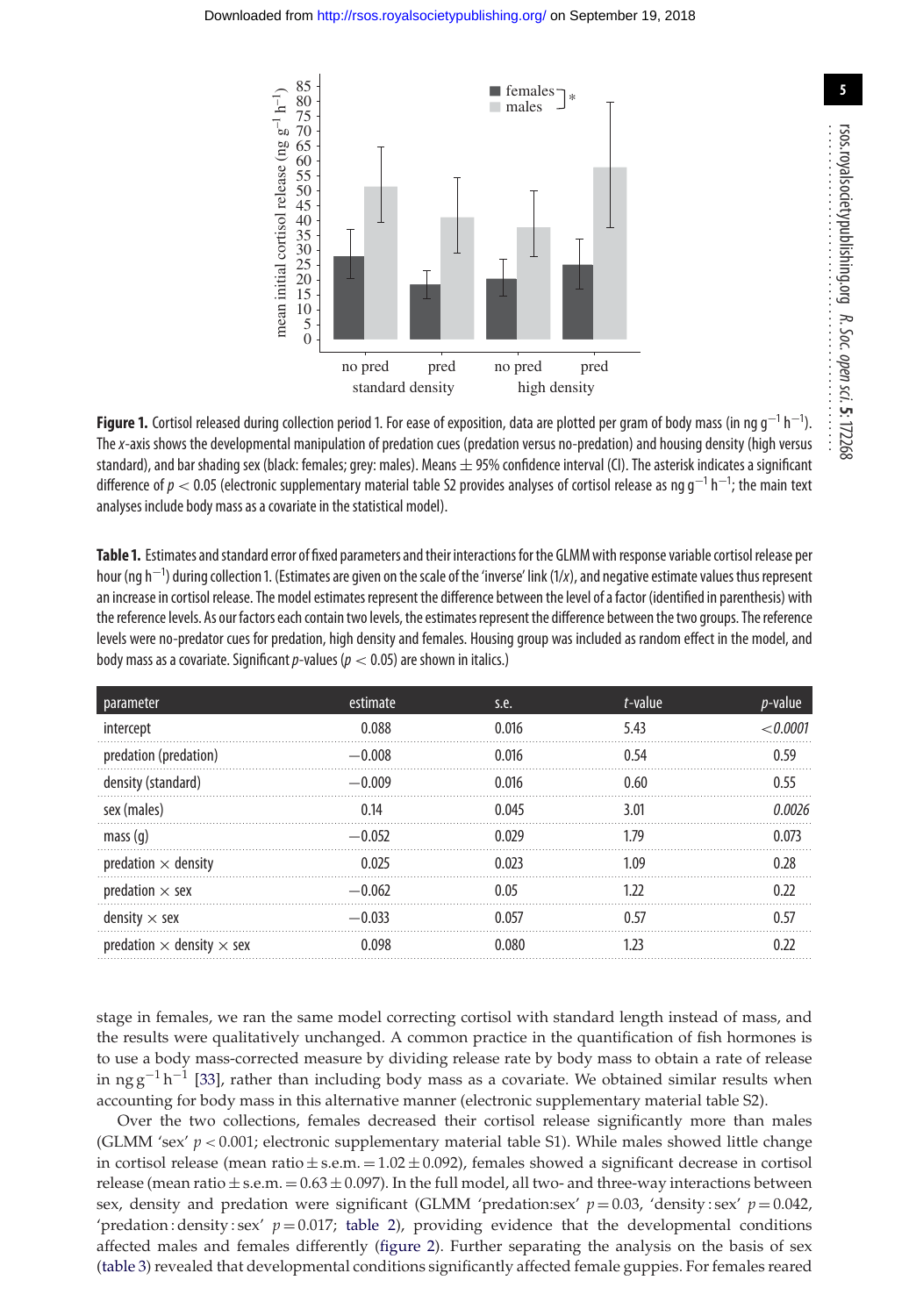<span id="page-6-1"></span>

Figure 2. Ratio of cortisol between the 2 h long collection periods (cortisol in collection 2 divided by cortisol in collection 1). Values less than 1 (dotted line) indicate a decrease in cortisol release, values around 1 indicate no change and above 1 indicate an increase in cortisol release in the second collection period. The x-axis shows the developmental manipulation of predation cues (predation versus no-predation) and housing density (high versus standard), and bar shading sex (black: females; grey: males). Means  $\pm$  95% Cl. The asterisks indicate significant differences of  $p < 0.05$ .

<span id="page-6-0"></span>**Table 2.** Estimates and standard error of fixed parameters and their interactions for the GLMM with response variable cortisol ratio between the hour-long collection periods (cortisol release during collection 2 divided by cortisol release during collection 1). (Estimates are given on the scale of the 'inverse' link (1/x), and negative estimate values represent an increase in cortisol concentration. The model estimates represent the difference between the level of a factor (identified in parenthesis) with the reference levels. As our factors each contain two levels, the estimates represent the difference between the two groups. The reference levels were no-predator cues for predation, high density, females and 'social' for social treatment. Housing group was included as random effect in the model. Significant  $p$  values ( $p < 0.05$ ) are shown in italics.)

| parameter                                            | estimate | s.e. | t-value | $p$ -value |
|------------------------------------------------------|----------|------|---------|------------|
| intercept                                            | 2.93     | 0.65 | 4.54    | < 0.001    |
| predation (predation)                                | $-1.64$  | 0.72 | 2.26    | 0.02       |
| density (standard)                                   | $-1.18$  | 0.72 | 1.62    | 0.10       |
| sex (males)                                          | $-1.75$  | 0.61 | 2.85    | 0.004      |
| social treatment (isolation)                         | $-0.40$  | 0.61 | 0.14    | 0.54       |
| predation $\times$ density                           | 2.15     | 0.85 | 2.52    | 0.01       |
| predation $\times$ sex                               | 1.61     | 0.73 | 2.36    | 0.03       |
| density $\times$ sex                                 | 1.36     | 0.76 | 2.03    | 0.04       |
| predation $\times$ social treatment                  | 0.12     | 0.68 | 0.18    | 0.86       |
| density $\times$ social treatment                    | 0.54     | 0.69 | 0.78    | 0.44       |
| sex $\times$ social treatment                        | 0.17     | 0.69 | 0.25    | 0.80       |
| predation $\times$ density $\times$ sex              | $-1.68$  | 0.70 | 2.40    | 0.02       |
| predation $\times$ density $\times$ social treatment | $-0.37$  | 0.73 | 0.58    | 0.53       |
| predation $\times$ sex $\times$ social treatment     | 0.02     | 0.69 | 0.02    | 0.98       |
| density $\times$ sex $\times$ social treatment       | $-0.55$  | 0.67 | 0.83    | 0.41       |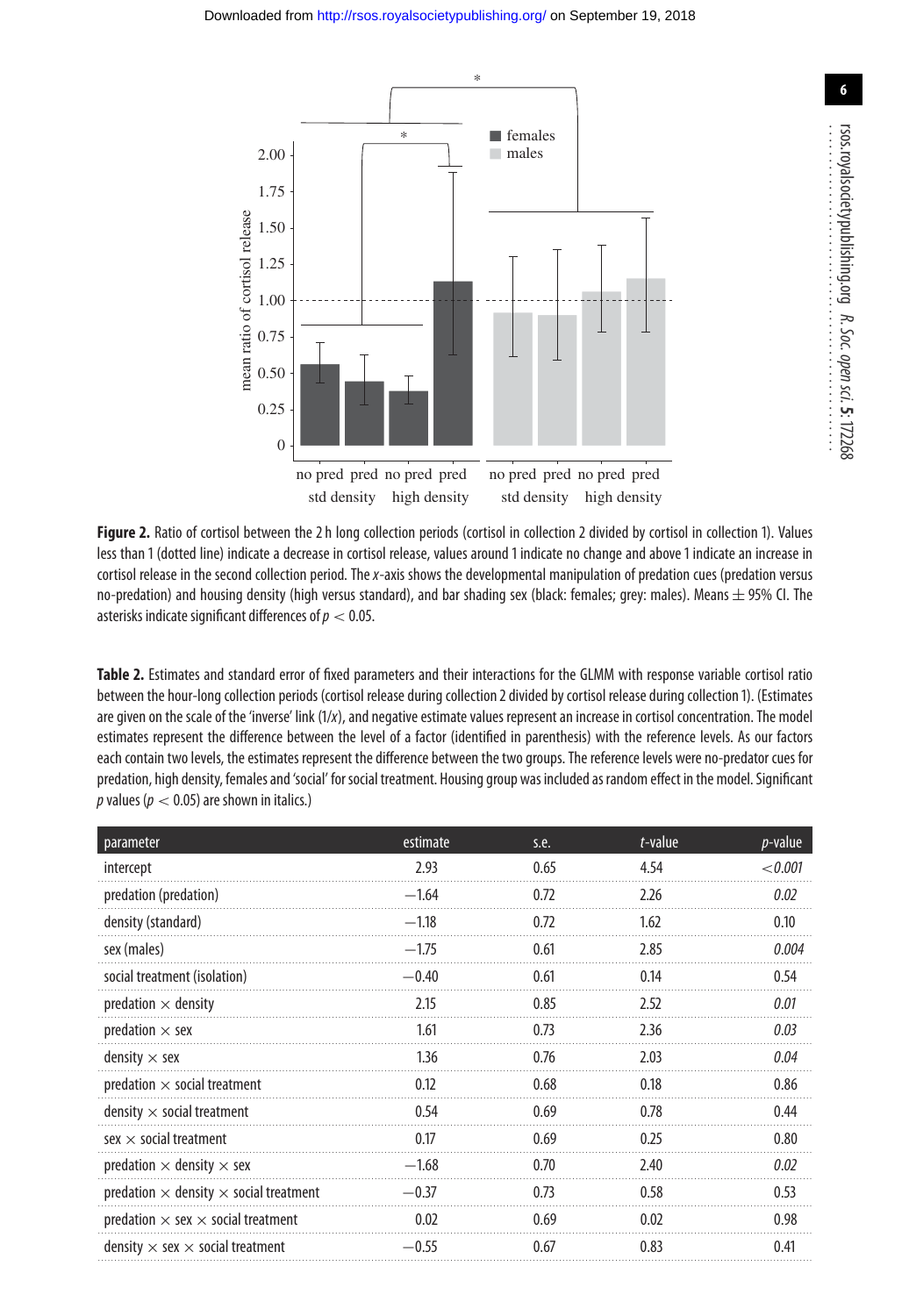<span id="page-7-0"></span>**Table 3.** Estimates and standard error of fixed parameters and their interactions for the GLMM with response variable cortisol ratio between the hour-long collection periods (cortisol release during collection 2 divided by cortisol release during collection 1) separated by sex. (Estimates are given on the scale of the 'inverse' link (1/x), and negative estimate values represent an increase in cortisol concentration. The model estimates represent the difference between the level of a factor (identified in parenthesis) with the reference levels. As our factors each contain two levels, the estimates represent the difference between the two groups. The reference levels were nopredator cues for predation and high density. Housing group was included as random effect in the model. p-values below or approaching 0.05 are shown in italics.)

| parameter                  | estimate | s.e. | t-value | <i>p</i> -value |
|----------------------------|----------|------|---------|-----------------|
| females                    |          |      |         |                 |
| intercept                  | 2.70     | 0.58 | 4.64    | ~0.001          |
| predation (predation)      | $-1.55$  | 0.74 | 2.08    | 0.03            |
| density (standard)         | $-0.84$  | 0.75 | 1.10    | 0.27            |
| predation $\times$ density | 1.95     | 1.02 | 1.90    |                 |
| males                      |          |      |         |                 |
| intercept                  | 1.04     | 0.26 | 3.95    | 001 / ~         |
| predation (predation)      | $-0.003$ | 0.37 | 0.009   | 0 9 9           |
| density (standard)         | 0.16     | 0.38 | 0.41    | 0.68            |
| predation $\times$ density | $-0.002$ | 0.55 | 0.004   | በ 99            |

in high social density (the reference level in the model), exposure to predation cues during development dampened the decrease in cortisol between collections (GLMM 'predation'  $p = 0.03$ ; [figure 2,](#page-6-1) [table 3\)](#page-7-0), and this effect tended to disappear when females were reared in standard social density (GLMM 'predation : density'  $p = 0.057$ ; [figure 2,](#page-6-1) [table 3\)](#page-7-0). Developmental conditions had no significant effect on the change in cortisol release in males [\(table 3\)](#page-7-0). Cortisol release during collection 1 and collection 2 were strongly correlated  $(r = 0.69)$  within fish, supporting the reliability of our procedures and generally, repeatability of the fish.

Female fish had a mean mass of  $0.65 g$  (s.d. = 0.20) and a mean standard length of 28.8 mm (s.d.  $=$  2.88), and were significantly heavier (linear model (LM)<sub>mass</sub> 'sex'  $p < 0.001$ ) and longer (LM<sub>length</sub>) 'sex'  $p < 0.001$ ) than males, which had a mean mass of  $0.10 \text{ g}$  (s.d. =  $0.02 \text{ g}$ ) and a mean standard length of 16.2 mm (s.d.  $= 0.74$ ). Standard density females were 0.13 g (20%) lighter and 2.1 mm (7%) shorter than high-density females, but these differences were not significant (LM<sub>mass</sub> 'density'  $p = 0.076$ , 'density : predation'  $p = 0.19$ ; LM<sub>length</sub> 'density'  $p = 0.06$ , 'density : predation'  $p = 0.37$ ). Developmental condition had no effect on male body mass (LM<sub>mass</sub>  $p > 0.14$ ), but within the no-predation treatments, standard density males were 0.8 mm (5%) shorter than high-density males (LM<sub>length</sub> 'density'  $p = 0.014$ , 'density: predation'  $p = 0.038$ ).

The main effect of 'social isolation' during the second collection and its interactions with all other factors were not significant (GLMM *p >* 0.4; [table 2\)](#page-6-0), and therefore had no detectable effect on the speed of habituation to the stress of the collection procedure.

## 4. Discussion

Our study demonstrates the importance of sex and early-life experiences on adult cortisol release, which mediates the stress response in guppies. Males exhibited high cortisol release rates (for their body mass), and maintained these rates over the two collection periods of the experiment. In comparison, females exhibited lower initial cortisol release rates, and these rates decreased over the two experimental collections, suggesting they habituated to the procedure. Moreover, the speed of habituation was affected by rearing conditions in females but not males. Adult females reared at high density and with predator cues showed no evidence for habituation, whereas females reared in all other conditions showed a dramatic decrease in cortisol release over the two collection periods. Combined, our results suggest that the physiological stress responses of males and females are under different selection pressures, possibly due to different life histories, and thus exhibit different sensitivity to local conditions.

Contrary to our predictions and to other research on animals, particularly rodents [\[39\]](#page-10-21), males released more cortisol for their body mass than females. Research in closely related fish (*Brachyrhaphis episcopi*) **7**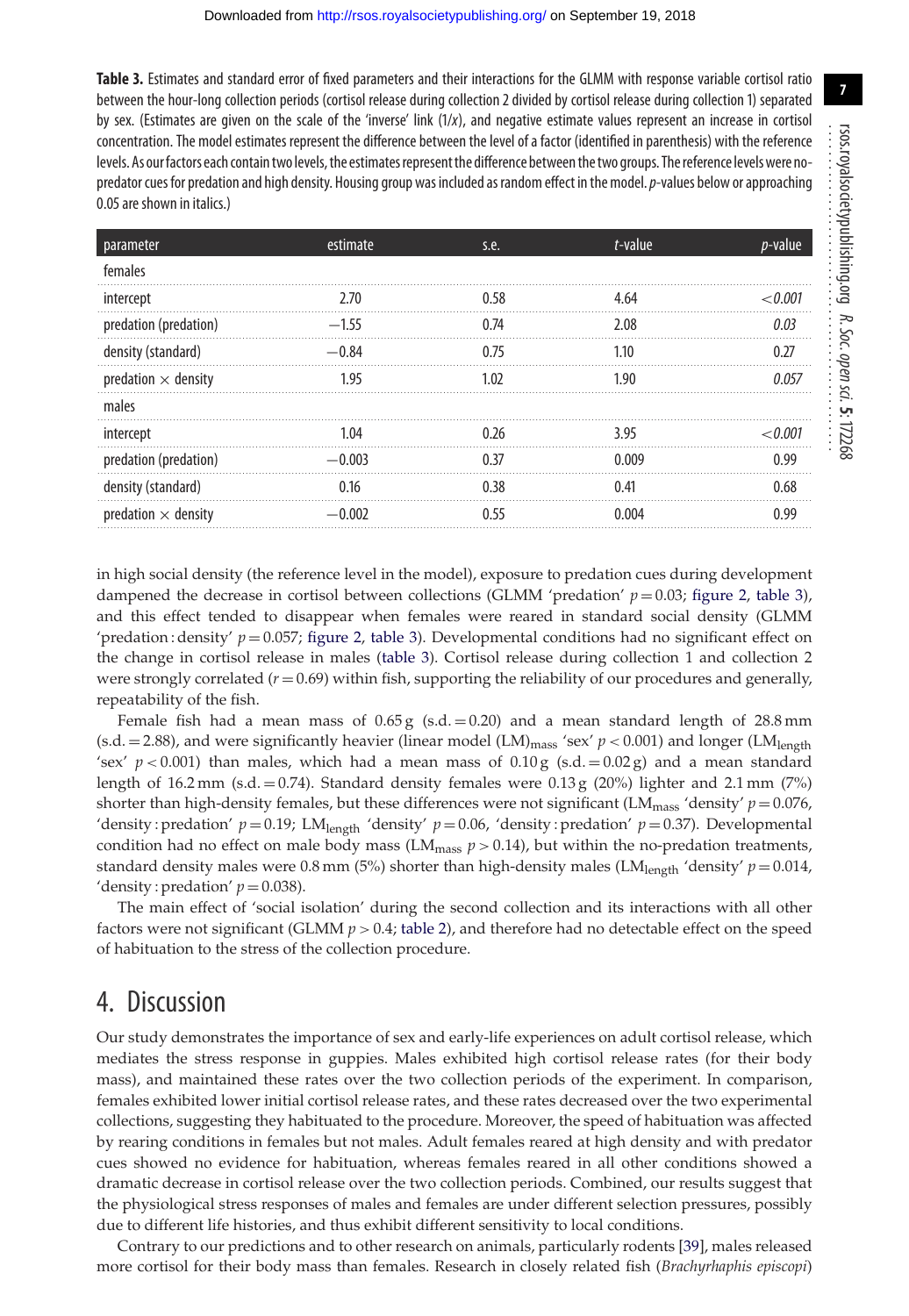found male and female cortisol release rates were similar [\[33\]](#page-10-19). We propose two hypotheses for the observed sex differences in cortisol response. First, under the 'reactive-males hypothesis', males are more sensitive to the stressor (i.e. the capture and confinement involved in the experimental procedure) than females, and thus show higher initial cortisol release and slower habituation to the procedure than females. Males are more susceptible to predation owing in part to their greater conspicuousness [\[23\]](#page-10-5), and as a result may be more reactive to stress than females, leading to their relatively high and continued levels of cortisol release. Second, under the 'unresponsive males' hypothesis, males may exhibit a higher baseline circulating level of cortisol than females, resulting in a small scope for responsiveness and thus little change in cortisol levels in response to a stressor. We argue that our results are consistent with the unresponsive males hypothesis, because stress-induced high levels of cortisol typically correlate with behavioural responses such as freezing and reduced activity, which is inconsistent with the behavioural patterns typically observed in male guppies [\[40\]](#page-10-22).

If male guppies are unresponsive to stressors, it implies that males carry a high baseline level of cortisol. Baseline cortisol supports essential processes such as locomotion, homeostasis, immune responses and investment in reproduction [\[14](#page-9-9)[,41](#page-10-23)[,42\]](#page-10-24). Compared to females, male guppies tend to be bolder, take more risks and display a 'fast' life history with quick maturity and early death [\[23](#page-10-5)[,43\]](#page-10-25). Owing to physiological constraints or correlated selection, individuals with a fast life history, like male guppies, are predicted to also display a low reactivity to stressors [\[44\]](#page-10-26). In Swedish warblers (*Phylloscopus trochilus*), northern populations are constrained by a reduced reproductive period and display a faster life history and lower reactivity to stressors than southern populations [\[45\]](#page-10-27), paralleling our observations of male and female guppies. Chronically elevated cortisol supports high energy investment in these activities, but also results in a small range of reaction before reaching detrimental levels. In other words, individuals with high baseline levels will quickly exceed the hormonal limit if they are also highly reactive [\[2\]](#page-9-14). Consequently, a high baseline cortisol level should be combined with low reactivity, consistent with our results showing little change in male cortisol across collections. In contrast to males for whom mating is the only reproductive investment, female guppies have high obligate parental investment in the form of live-bearing [\[23\]](#page-10-5). This could potentially explain why females maintain a high reactive scope, allowing quick response to stressors and potentially maximizing fitness for slow life strategies. Thus females are potentially under greater selective pressure than males to exhibit plasticity in their stress response [\[46\]](#page-10-28), an idea supported by our finding that only females' stress response was affected by our developmental conditions.

Whereas females from most groups showed a decline in cortisol release between the two collection periods, an indicator of habituation to the procedure, females raised in the combination of predation cues and high social density showed little decline in cortisol levels, suggesting that social conditions and predation threat interact to shape stress response phenotypes. Previous research investigating the effect of predation cues on stress responses found that individuals with experience of high predation tended to show reduced stress responses [\[34,](#page-10-15)[47\]](#page-10-29). One possible explanation for this difference is that the relationship between predation cues and stress response is nonlinear, and an interaction with a high social density modulates the effect of predation cues. Perhaps, high social density made the predation cues more salient during development, because more fish are likely to spot and react to the predator (i.e. 'many-eyes effect'; [\[48\]](#page-10-30)). Stress responses may be 'contagious' among members of a social group in that they propagate and are amplified among group members, causing groups of animals to react more strongly to stressors than the same individuals when tested alone [\[49\]](#page-10-31). Social contagion of stress may have been more dramatic under the high-density housing conditions during development, causing the stress of the predator to have a greater effect on females in this treatment group. Chronic physical challenges such as competition for food or restricted food intake can also trigger stress responses (although fish were fed ad libitum in our study), and foraging is often impaired under the presence of predators [\[40\]](#page-10-22), which could exacerbate this effect. Therefore, high social density could amplify the effect of predation cues or vice versa, and create higher levels of stress than in any of the other developmental conditions.

Contrary to predictions, social isolation during collection 2 did not have detectable effects on cortisol release. Perhaps visual exposure to conspecifics in our set-up was insufficient to evoke a social response, although adjacent fish in the social treatment were observed to interact. The stress of the confinement procedure may have masked any effect of social isolation. In our experiment, we measured waterborne cortisol levels twice but only an hour apart, thus our second measure does not represent a fully habituated baseline level of cortisol release. Instead, the change between the two collections provides a measure of the speed of habituation, and thus it is possible that this habituation process is masking the effect of the social treatment on collection 2.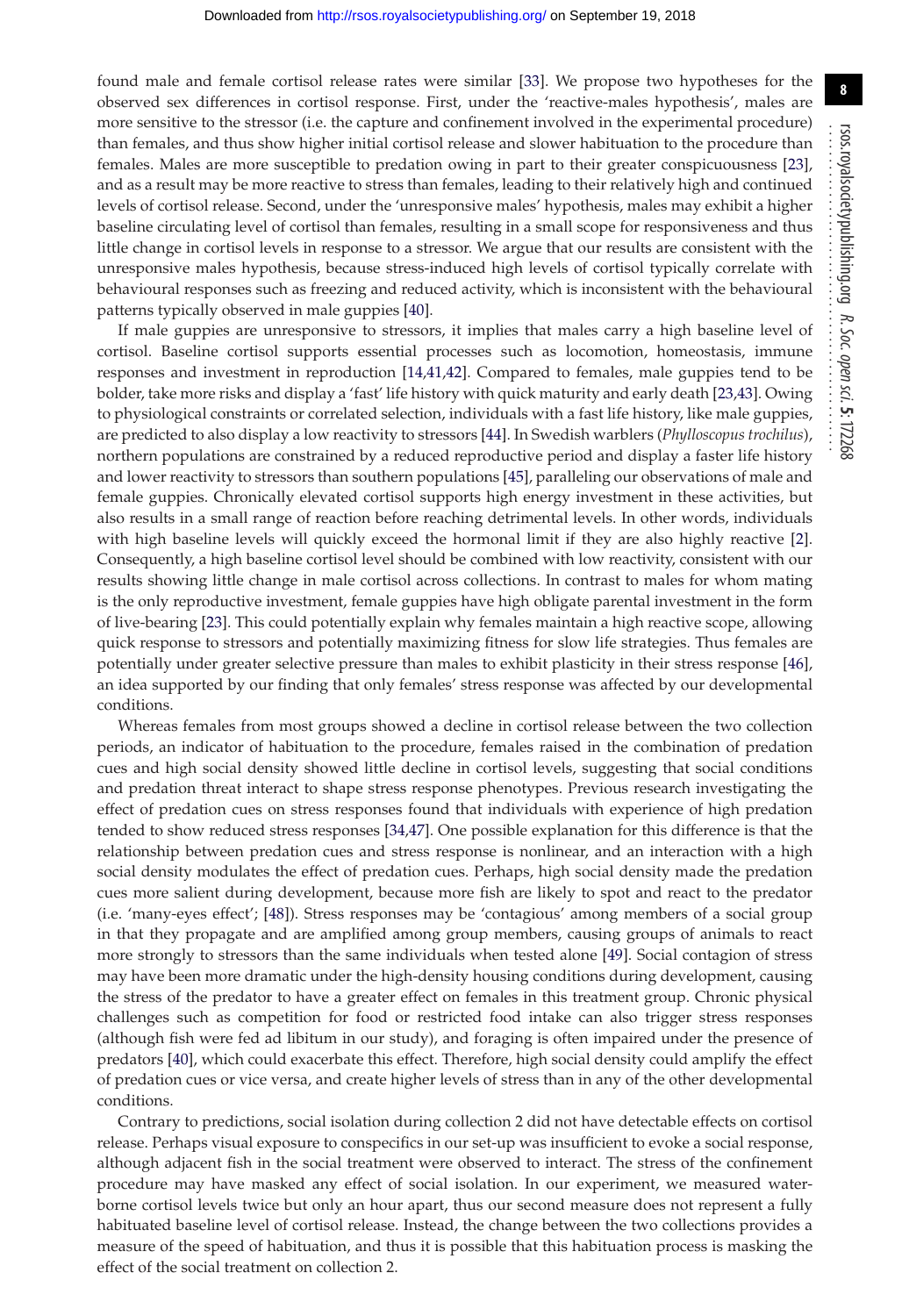While our study demonstrates that the physiological stress response varies between sexes, and is shaped by developmental conditions, whether the observed phenotypes are adaptive, or a maladaptive result of physiological constraint produced by repeated stress remains to be determined. Habituation to stress might be a poor response in certain environments and hence our females might be demonstrating a phenotype suited to the conditions they experienced early in life. Alternatively, as a larger group could dilute the chances of being depredated [\[50\]](#page-10-32), a prolonged stress response might be a suboptimal phenotype produced by developmental constraints created by recurring high levels of stress during early life [\[51\]](#page-10-33). Future experiments manipulating social stress will be required to disentangle the possible functional consequences of the differences in stress habituation we observed in females from different developmental conditions. Sex differences in guppies offer a salient example of dissimilar life strategies, however, we expect the same predictions to hold when looking at continuous variation of life histories among individuals. Our results emphasize that looking at both sexes is imperative, and combining multiple developmental treatments to look for interactions between factors is required to understand the implications of developmental plasticity.

Ethics. The study was approved by McGill University and the Canadian Council on Animal Care under protocol 2012- 7133/2015-7708, and conformed to ABS/ASAB ethical guidelines. We did not carry out any fieldwork. All subjects recovered quickly from the procedures and were returned to housing aquaria after the experiment. We sacrificed 16 guppies to feed the cichlids during the collection of predator odour cues (cichlids were otherwise fed bloodworms) and 61 guppies to produce the damage induced alarm substance. Prior to being fed to the cichlids or dissected for alarm cue preparation, the guppies were euthanized by immersion in ice water [\[52\]](#page-10-34). They were then consumed within seconds by cichlids or swiftly decapitated for alarm cue preparation.

Data accessibility. Our dataset is available in the Dryad Digital Repository: <https://doi.org/10.5061/dryad.22mh6> [\[53\]](#page-10-35). Authors' contributions. L.C.-T., A.R.R., I.L., R.L.E. and S.M.R. conceived and designed the study, planned analyses and contributed to the manuscript. I.L. conducted the developmental manipulations. L.C.-T. and A.R.R. collected the hormones. R.L.E. extracted and assayed the hormones. L.C.-T. and A.R.R. ran the analyses. All authors gave final approval for publication.

Competing interests. We have no competing interests.

Funding. This research was supported by Natural Sciences and Engineering Research Council of Canada Discovery and the Canada Foundation for Innovation grants to S.M.R. (NSERC grant nos. 418342-2012, 429385-2012; CFI grant no. 29433). L.C.-T. was funded by a Fonds de recherche du Québec—Nature et Technologies (FRQNT) grant. A.R.R. was funded by a Banting Postdoctoral Fellowship. The McGill Work Study Program funded undergraduate students who assisted in laboratory care. I.L. was funded by a Utrecht University Stimulus grant to S.M.R.

Acknowledgements. We thank Kiyoko Gotanda for providing fish, and Andrew Ajisebutu, Lovisa Ljungberg, Kyla Germain, Kenny Liu, Lisa Xu, Céleste Dubé, Sofija Bekarovska and Samantha Bovaird who assisted in fish care, as well as Rose Cianfarani, Justin Lomax, Abigail Sisti, and Blair Morrison for their assistance in sample processing.

# References

- <span id="page-9-0"></span>1. McEwen BS, Wingfield JC. 2003 The concept of allostasis in biology and biomedicine. Horm. Behav. **43**, 2–15. [\(doi:10.1016/S0018-506X\(02\)](http://dx.doi.org/10.1016/S0018-506X(02)00024-7) [00024-7\)](http://dx.doi.org/10.1016/S0018-506X(02)00024-7)
- <span id="page-9-14"></span>2. Romero LM, Dickens MJ, Cyr NE. 2009 The reactive scope model: a new model integrating homeostasis, allostasis, and stress. Horm. Behav.**55**, 375–389. [\(doi:10.1016/j.yhbeh.2008.12.009\)](http://dx.doi.org/10.1016/j.yhbeh.2008.12.009)
- <span id="page-9-8"></span>3. Boulton K, Couto E, Grimmer AJ, Earley RL, Canario AVM, Wilson AJ, Walling CA. 2015 How integrated are behavioral and endocrine stress response traits? A repeated measures approach to testing the stress-coping style model. Ecol. Evol. 5, 618-633. [\(doi:10.1002/ece3.1395\)](http://dx.doi.org/10.1002/ece3.1395)
- 4. Wendelaar BSE. 1997 The stress response in fish. Physiol. Rev.**77**, 591–625. [\(doi:10.1152/physrev.](http://dx.doi.org/10.1152/physrev.1997.77.3.591) [1997.77.3.591\)](http://dx.doi.org/10.1152/physrev.1997.77.3.591)
- <span id="page-9-1"></span>5. Pigliucci M. 2001 Phenotypic plasticity: beyond nature and nurture. Baltimore, MD: John Hopkins University Press.
- <span id="page-9-2"></span>6. Reeder DM, Kramer KM. 2005 Stress in free-ranging mammals: integrating physiology, ecology, and natural history. J. Mammal. **86**, 225–235. [\(doi:10.1644/BHE-003.1\)](http://dx.doi.org/10.1644/BHE-003.1)
- <span id="page-9-12"></span>7. Love OP, Williams TD. 2008 Plasticity in the adrenocortical response of a free-living vertebrate: the role of pre- and post-natal developmental stress. Horm. Behav.**54**, 496–505. [\(doi:10.1016/](http://dx.doi.org/10.1016/j.yhbeh.2008.01.006) [j.yhbeh.2008.01.006\)](http://dx.doi.org/10.1016/j.yhbeh.2008.01.006)
- 8. Bateson P. 1979 How do sensitive periods arise and what are they for? Anim. Behav.**27**, 470–486. [\(doi:10.1016/0003-3472\(79\)90184-2\)](http://dx.doi.org/10.1016/0003-3472(79)90184-2)
- <span id="page-9-3"></span>9. West-Eberhard MJ. 1989 Phenotypic plasticity and the origins of diversity. Annu. Rev. Ecol. Syst.**20**, 249–278. [\(doi:10.1146/annurev.es.20.110189.001341\)](http://dx.doi.org/10.1146/annurev.es.20.110189.001341)
- <span id="page-9-4"></span>10. Ferrari MCO, Crane AL, Brown GE, Chivers DP. 2015 Getting ready for invasions: can background level of risk predict the ability of naïve prey to survive novel predators?Sci. Rep.**5**, 8309. [\(doi:10.1038/srep08309\)](http://dx.doi.org/10.1038/srep08309)
- <span id="page-9-5"></span>11. Chaby LE, Sheriff MJ, Hirrlinger AM, Braithwaite VA. 2015 Does early stress prepare individuals for a stressful future? Stress during adolescence improves foraging under threat. Anim. Behav. **105**, 37–45. [\(doi:10.1016/j.anbehav.2015.03.028\)](http://dx.doi.org/10.1016/j.anbehav.2015.03.028)
- <span id="page-9-6"></span>12. Murgatroyd C et al. 2009 Dynamic DNA methylation programs persistent adverse effects of early-life stress. Nat. Neurosci.**12**, 1559–1566. [\(doi:10.1038/](http://dx.doi.org/10.1038/nn.2436) [nn.2436\)](http://dx.doi.org/10.1038/nn.2436)
- <span id="page-9-7"></span>13. Meaney MJ, Bhatnagar S, Larocque S, McCormick C, Shanks N, Sharma S, Smythe J, Viau V, Plotsky PM. 1993 Individual differences in the hypothalamicpituitary-adrenal stress response and the hypothalamic CRF system. Ann. N. Y. Acad. Sci. **697**, 70–85. [\(doi:10.1111/j.1749-6632.1993.tb49924.x\)](http://dx.doi.org/10.1111/j.1749-6632.1993.tb49924.x)
- <span id="page-9-9"></span>14. Hau M, Casagrande S, Ouyang JQ, Baugh AT. 2016 Glucocorticoid-mediated phenotypes in vertebrates: multilevel variation and evolution. Adv. Study Behav. **48**, 41–115. [\(doi:10.1016/bs.asb.2016.](http://dx.doi.org/10.1016/bs.asb.2016.01.002) [01.002\)](http://dx.doi.org/10.1016/bs.asb.2016.01.002)
- <span id="page-9-10"></span>15. Jonsson B, Jonsson N. 2014 Early environment influences later performance in fishes. J. Fish Biol. **85**, 151–188. [\(doi:10.1111/jfb.12432\)](http://dx.doi.org/10.1111/jfb.12432)
- <span id="page-9-11"></span>16. Depasquale C, Neuberger T, Hirrlinger AM, Braithwaite VA. 2016 The influence of complex and threatening environments in early life on brain size and behaviour.Proc. R. Soc. B **283**, 20152564. [\(doi:10.1098/rspb.2015.2564\)](http://dx.doi.org/10.1098/rspb.2015.2564)
- <span id="page-9-13"></span>17. Sheriff MJ, Mcmahon EK, Krebs CJ, Boonstra R. 2015 Predator-induced maternal stress and population demography in snowshoe hares: the more severe the risk, the longer the generational effect. J. Zool. **296**, 305–310. [\(doi:10.1111/jzo.12249\)](http://dx.doi.org/10.1111/jzo.12249)